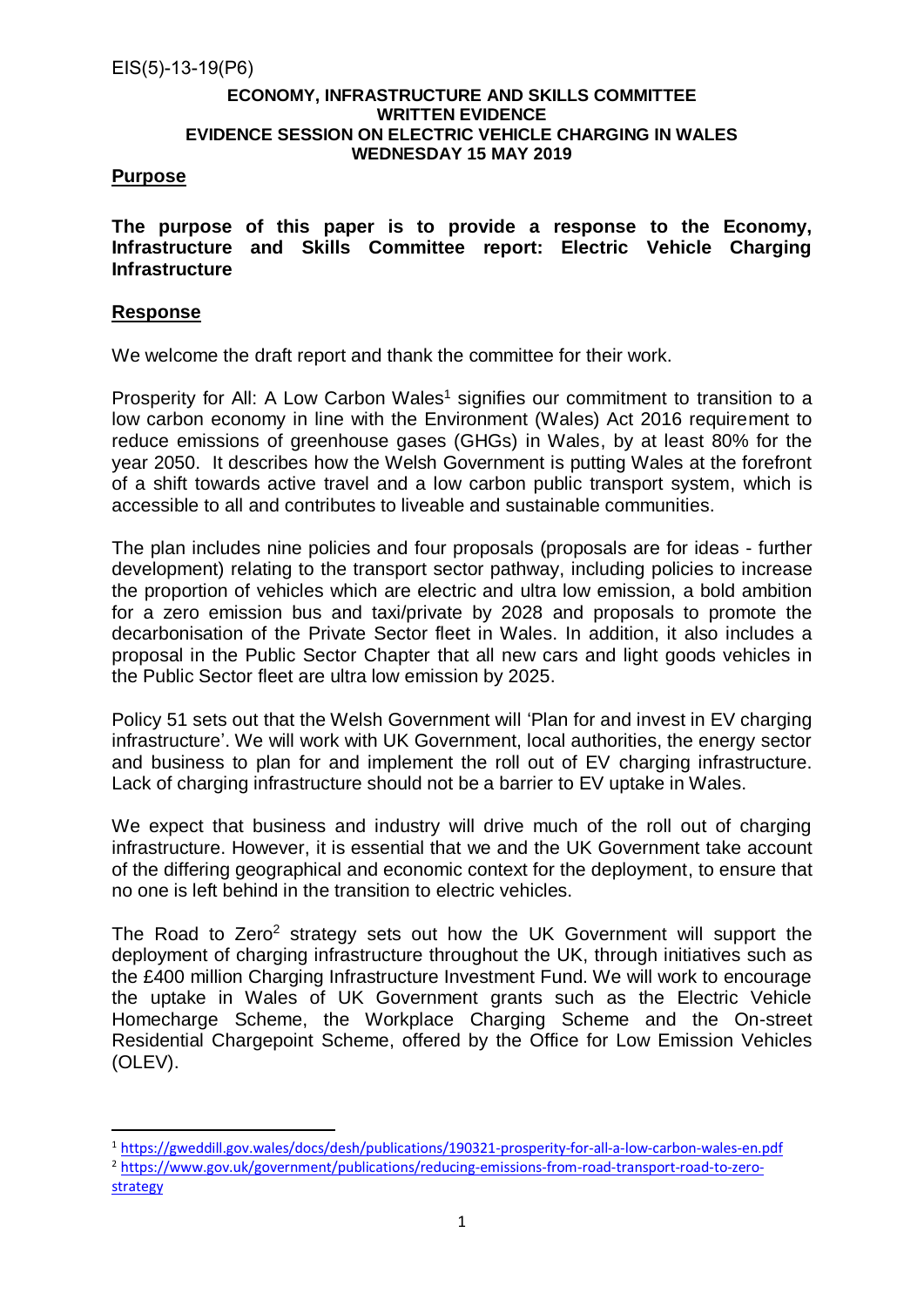### **ECONOMY, INFRASTRUCTURE AND SKILLS COMMITTEE WRITTEN EVIDENCE EVIDENCE SESSION ON ELECTRIC VEHICLE CHARGING IN WALES WEDNESDAY 15 MAY 2019**

### **The requirement for and provision of charging infrastructure in Wales**

There were just over 4,000 battery electric and plug in hybrid vehicles (EVs) registered in Wales at the end of Quarter 4 2018<sup>3</sup>. This represents an increase from just fewer than 3,000 at a similar point in 2017. Of the 4,000 vehicles 3,640 were cars, representing 0.23% of the 1.56m cars in Wales. As a comparison, Scotland has 10,000 electric cars representing 0.34% of their 2.9m cars. There were 760 new registrations of electric vehicles in Wales in 2017, compared to 2,435 in Scotland<sup>4</sup>.

A number of factors will influence the uptake of electric vehicles, however, the availability of a convenient chargepoint is undoubtedly one of the factors. Fuel and maintenance costs for electric vehicles are already lower than petrol and diesel equivalents, making them attractive to fleet buyers. It is likely that the purchase price of new electric vehicles will reach near parity with equivalent petrol or diesel cars in the first half of the 2020s, certainly with the retention of Government incentives for purchases. This will have a transformative impact on the market for electric vehicles, as has been the case for markets such as Norway.

As stated in Prosperity for All: A Low Carbon Wales, we will set out a strategy, for publicly available charging infrastructure, to at least meet the demand created by 60% of new sales for cars and vans being electric vehicles by 2030.

# **Development of a Wales charging infrastructure strategy**

The strategy will aim to scope out the context for Welsh Government intervention in the provision of electric vehicle charging infrastructure. The development of a strategy will necessarily include significant consultation with local authorities, those engaged in the provision of EV chargers and the energy sector.

As acknowledged in the Committee's draft report there is a need to ensure that public funds are spent where there is clear evidence of market failure. Our engagement with charging providers and recent announcements in the press, suggests that the provision of charging infrastructure is approaching greater commercial maturity. There is an argument that the phase of development dependent largely on public subsidy, which Scotland has implemented effectively with the roll-out of the ChargePlace Scotland network, is now at an end. Future rollout will take into account a more mature commercial context.

Planning for charging infrastructure is complex and battery technology, influencing vehicle range and the ability to cope with higher speed charging, is evolving rapidly. The behaviours and preferences of vehicle owners is also a variable which is difficult to predict. The strategy will look at current and potential future technology, funding programmes, the pipeline of investments by the private and public sector, and will apply these to a variety of charging requirements and scenarios as follows.

1

<sup>3</sup> <https://www.gov.uk/government/statistical-data-sets/all-vehicles-veh01#ultra-low-emissions-vehicles> <sup>4</sup> [https://www.transport.gov.scot/publication/scottish-transport-statistics-no-37-2018-](https://www.transport.gov.scot/publication/scottish-transport-statistics-no-37-2018-edition/sct01193326941-16/)

[edition/sct01193326941-16/](https://www.transport.gov.scot/publication/scottish-transport-statistics-no-37-2018-edition/sct01193326941-16/)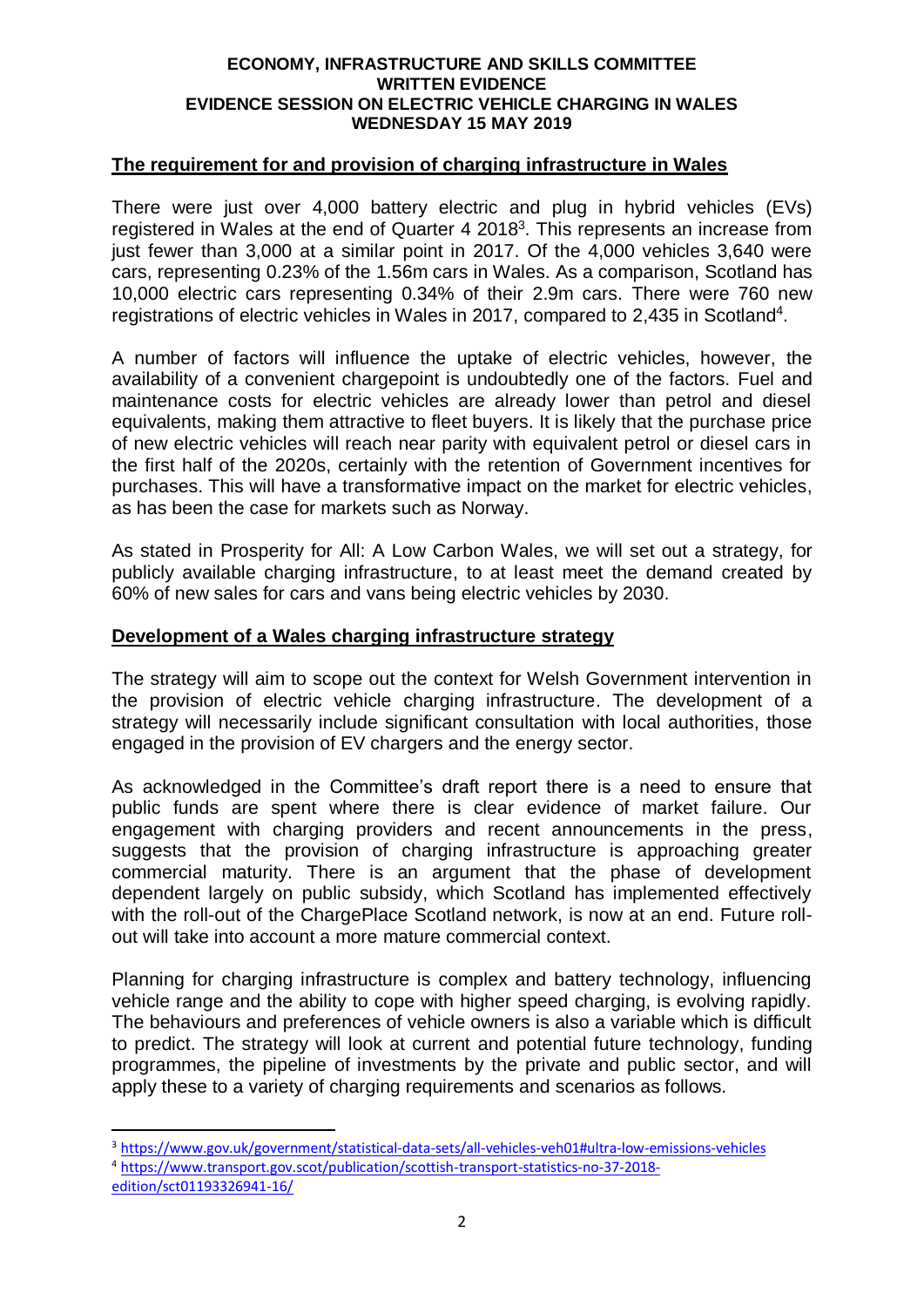### **ECONOMY, INFRASTRUCTURE AND SKILLS COMMITTEE WRITTEN EVIDENCE EVIDENCE SESSION ON ELECTRIC VEHICLE CHARGING IN WALES WEDNESDAY 15 MAY 2019**

• En route charging network

We agree with the Committee's emerging conclusion that there is a need for more charging infrastructure for electric vehicles in Wales, in particular rapid chargers away from the M4 and A55 corridors. This is our first priority, and we will utilise the £2m allocated as part of the budget agreement with Plaid Cymru for the roll out of a rapid charging network. Although a key requirement to address 'range anxiety', it is not anticipated that the number of charging sites required will be significant, possibly five or six sites. Although these will likely be hubs, hosting multiple chargers, offering various charging speeds suitable for multiple vehicle types.

• Home charging

For EV owners with the opportunity to charge at home, this is clearly the most convenient and almost certainly the most cost effective method of charging. 67% of dwellings in Wales have off-street parking<sup>5</sup> and could likely utilise this for charging overnight. The provision of home chargepoints is supported by grants from the Office for Low Emission Vehicles (OLEV). The OLEV grant is now mandating the use of smart chargers with the ability to balance out the peaks and troughs of energy generation. We recognise the potential of home charging to increase the awareness and utility of renewable energy production.

• Workplace charging

-

For those without the ability to charge at home, workplace charging could offer a convenient alternative. We will encourage the uptake of Workplace Charging Scheme grant from OLEV. The potential for workplaces to allow public to access these facilities when they are not used by employees should also be explored as a potential revenue stream.

Destination/parking based charging

We recognise that chargepoints at car parks, leisure and shopping amenities etc. are beneficial for those that don't have off street parking as well as for those who want to take an opportunity to top up their batteries. Businesses are now seeing the potential to attract customers by placing charging facilities near their premises.

Planning Policy Wales (PPW) includes a policy to encourage the uptake of Electric Vehicles. A minimum of 10% of non-residential car parking spaces are required to have EV charging points. Working with Transport for Wales we will assess the potential for charging at many of Wales' 250 railway stations. We will also work with Local Authorities to map out charging at other public sector sites. Many of these sites will be attractive to chargepoint providers.

<sup>5</sup> Welsh Housing Conditions Survey 2017-18, Welsh Government